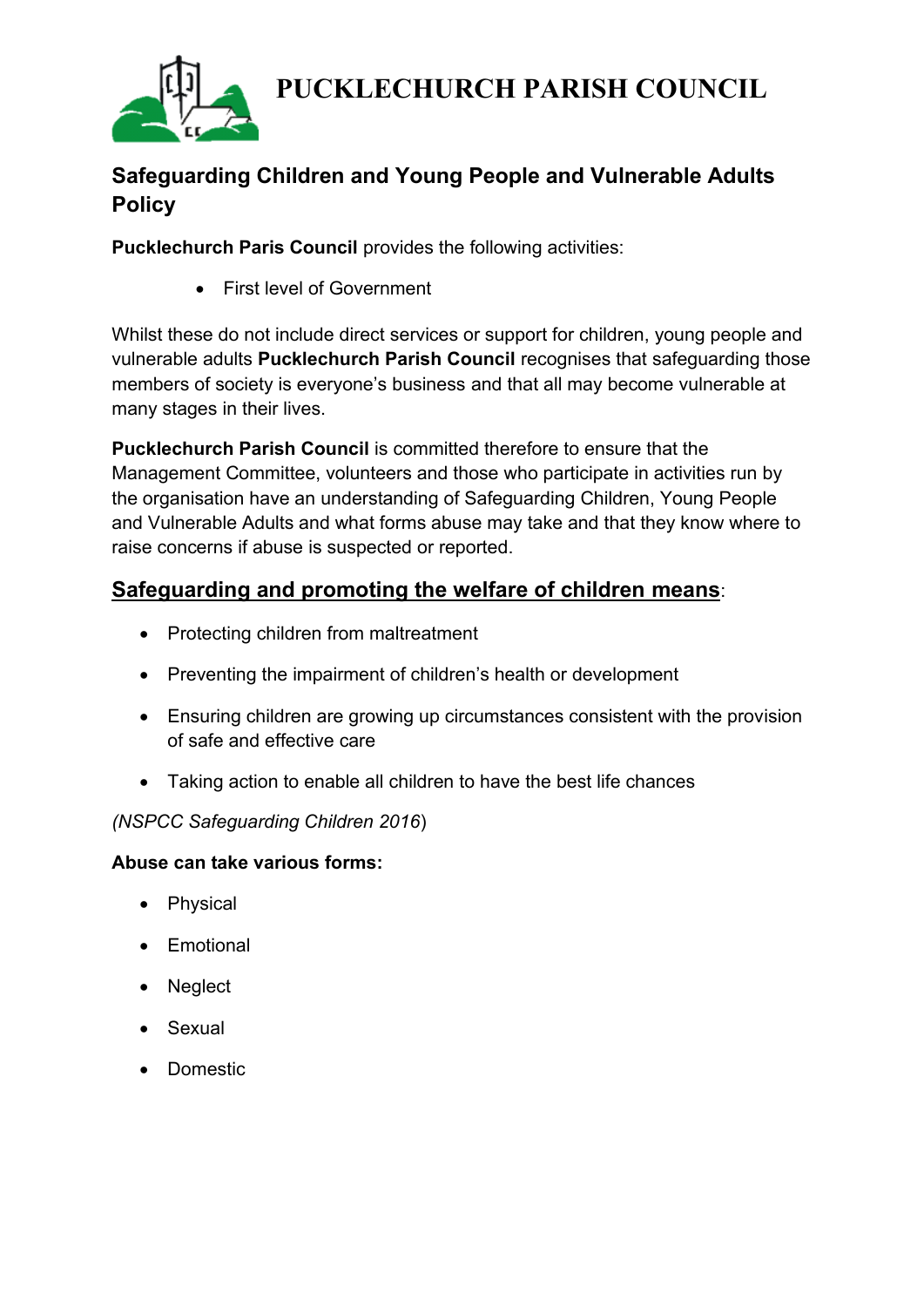

All **Pucklechurch Parish Council** activities with children are run with the parents or carers of the children present. Volunteers and Management Committee members are not permitted at any time to be alone with children.

All **Pucklechurch Parish Council** members, volunteers and those who participate in activities run by the organisation are inducted into this policy and procedure and have an understanding of what forms abuse can take and how to report any concerns.

**Pucklechurch Parish Council** will ensure all who are arranging events on their behalf are made aware of this policy.

## **Definition of Vulnerable Adults**

Someone 'who is or may be in need of community care services by reason of mental or other disability, age or illness; and who is or may be unable to take care of him or herself or protect themselves from harm'

No Secrets: Department of Health, March 2000

This means that not all adults are vulnerable but some may be vulnerable at times and others will be vulnerable all the time. It is important to talk to the appropriate people (in South Gloucestershire this is the Adult Customer Service Desk in the Children, Adult and Health Department of the Council).

### **Definition of Abuse**

"Abuse is a violation of an individual's human and civil rights by any other person or persons"

No Secrets: Department of Health, March 2000

#### **Abuse includes:**

- Sexual abuse: forcing or persuading an individual to take part in sexual activities. (This doesn't have to be physical contact, and it can happen online).
- Emotional abuse, emotional maltreatment or neglect belittling, name calling,
- Financial or material abuse, stealing, selling assets
- Neglect: failing to meet a child's basic needs
- Discriminatory abuse (including racist, sexist, based on a person's disability and other forms of harassment)
- **Institutional**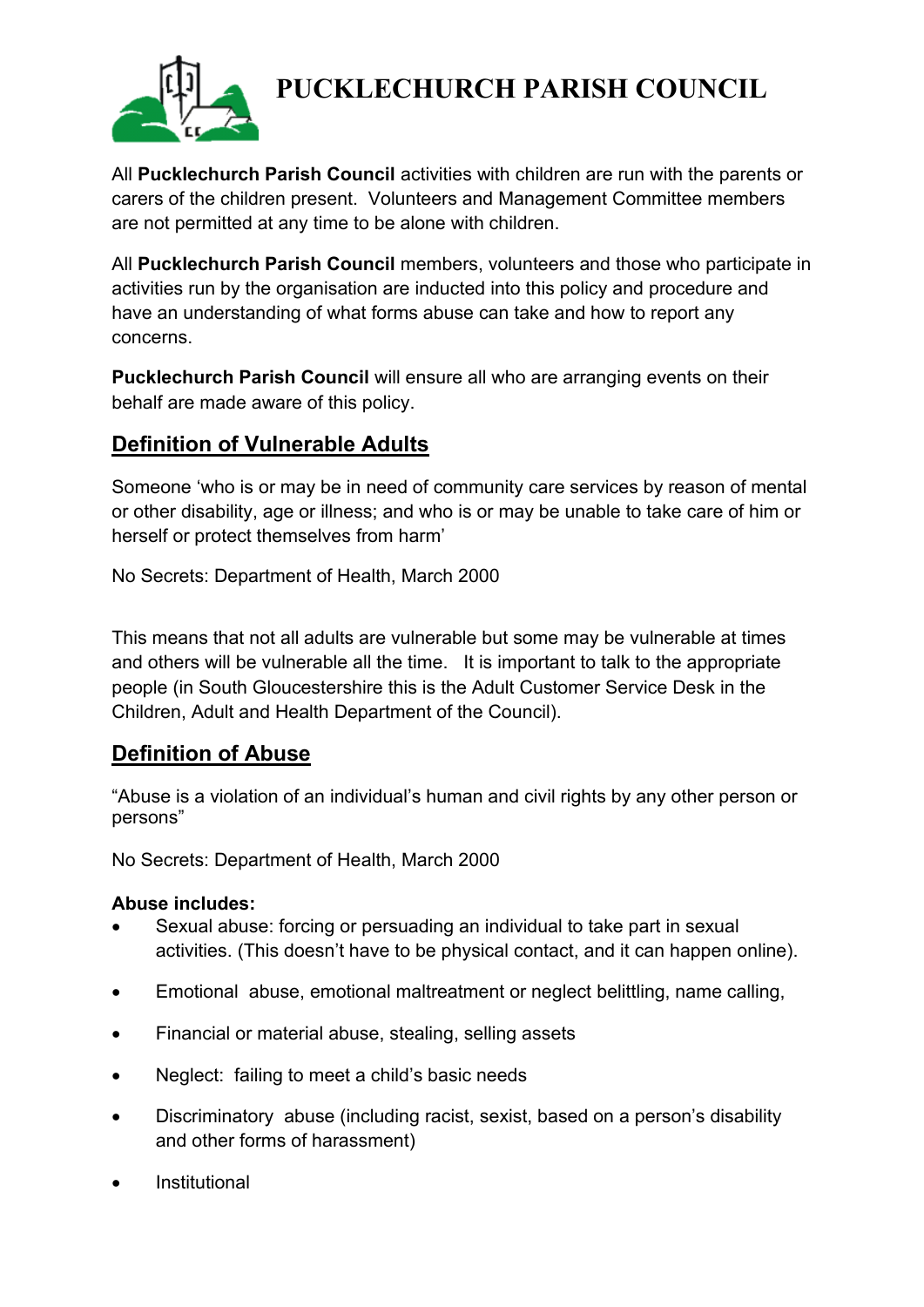

- Domestic abuse, witnessing domestic abuse
- Physical abuse, deliberately hurting a child hitting, slapping, punching, burning
- Online abuse, any type of abuse that happens on the web, whether through social networks, playing online games or using mobile phones
- Child sexual exploitations a type of sexual abuse in which children are sexually exploited for money, power or status.
- Female genital mutilation (FGM) cutting or partial or total removal of external genitalia for non-medical reasons.
- Bullying and cyber bullying can occur anywhere is usually repeated over a long period of time and can hurt a child both physically and emotionally.
- Child trafficking where a child is recruited, moved or transported and then exploited, forced to work or sold.
- Grooming a person can be groomed online or in the real world, by a stranger or by someone they know.
- Harmful Sexual Behaviour a behaviour that harms themselves or others.
- Prevent, the radicalisation of an individual

Abuse may be carried out deliberately or unknowingly. Abuse may be a single act or repeated acts.

People may make the choice to remain in abusive situations and if they have the mental capacity to make that decision that may be appropriate, however the decision about mental capacity is a complex one and it is important that the correct assessment of capacity is undertaken within the safeguarding process.

### **Prevent**

Pucklechurch Parish Council recognises the current issues regarding the exploitation of vulnerable people, including children and young people.

PREVENT is a key part of the Government's strategy to stop people becoming terrorists or supporting terrorism. Early intervention is at the heart of PREVENT in diverting people away from being drawn into terrorist activity. PREVENT happens before any criminal activity takes place. It is about recognising, supporting and protecting people who might be susceptible to radicalisation, and as a council we have included this into our safeguarding process.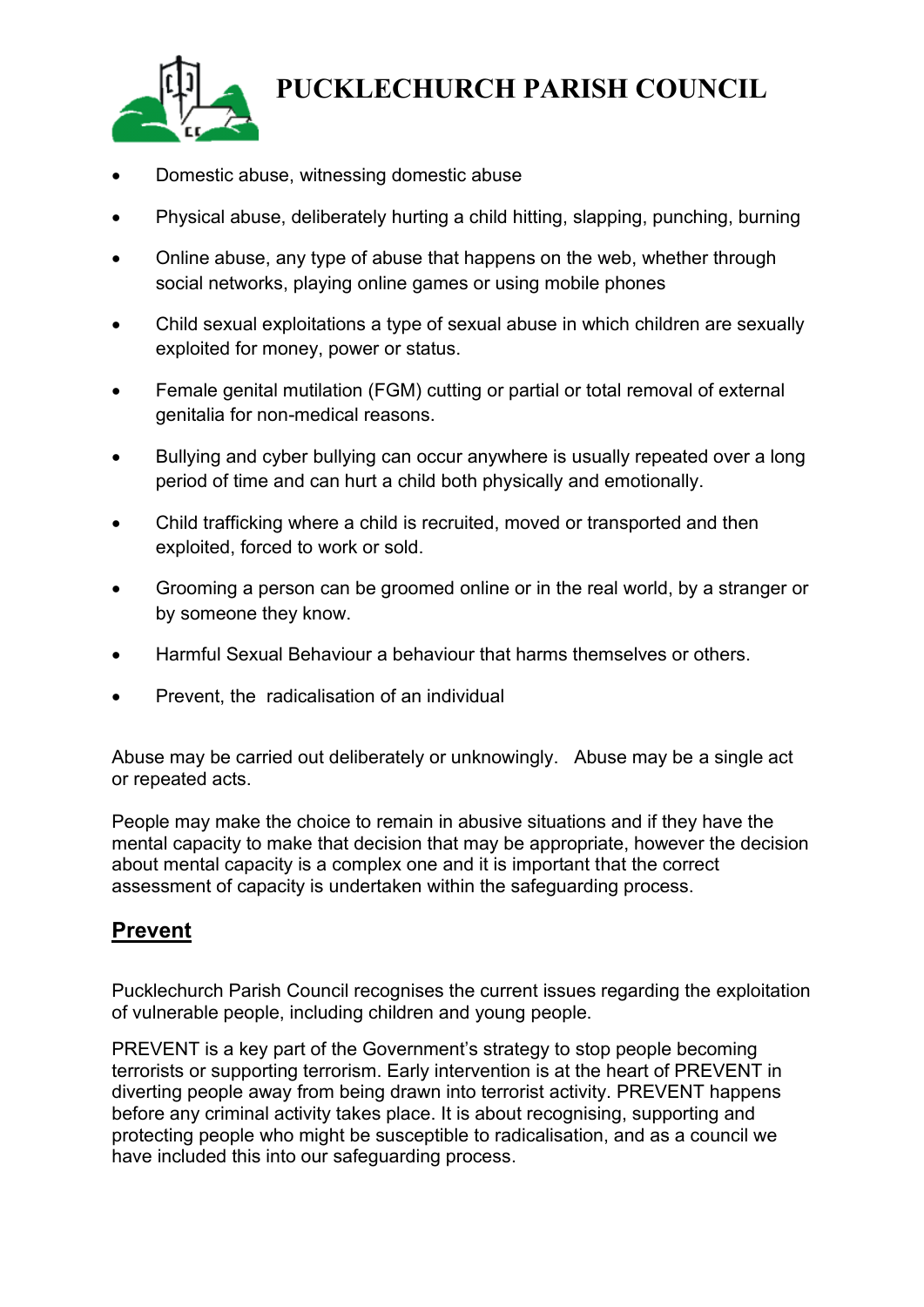

## **Advice and information**

South Gloucestershire Council Customer Service Desk Adult Care Team can be accessed for advice or information contact 01454 868007

## **Reporting Concerns**

### **If a crime may have been or is being committed contact the Police on 101 or 999**

Volunteers and Management Committee members should report any concern that they have about a child or vulnerable adult to Chair of the Management Committee unless the concern is about the Chair where it should be reported to the Vice Chair who will contact the SGC Team below.

Members of the public can follow the instructions below:

### **Children and Young people.**

Contact South Gloucestershire Council's First Point Team on 01454 866000 or the Emergency Duty Team (out of hours and weekends) on 01454 615165

### **Vulnerable Adults**

### **To raise a concern contact South Gloucestershire Council's Customer Adult Care Team service desk on 01454 868007.**

Where possible, agreement should be obtained from the adult before sharing personal information with third parties.

### **Record Keeping**

If a concern is raised this should be documented and sent through to the Clerk, Chair or Vice Chair of **Pucklechurch Parish Council**

### **Managing allegations against staff or volunteers**

Any allegation will be fully investigated and **Pucklechurch Parish Council** will support staff/volunteers during this process. It is important that allegations are thoroughly investigated through the Safeguarding process so that allegations can be either proved or disproved for the protection of the child(ren), vulnerable adult(s) and staff.

Any allegation related to staff and/or volunteers working with Children and Young People must be reported to the South Gloucestershire Local Authority Designated Officer (LADO) on 01454 868924.